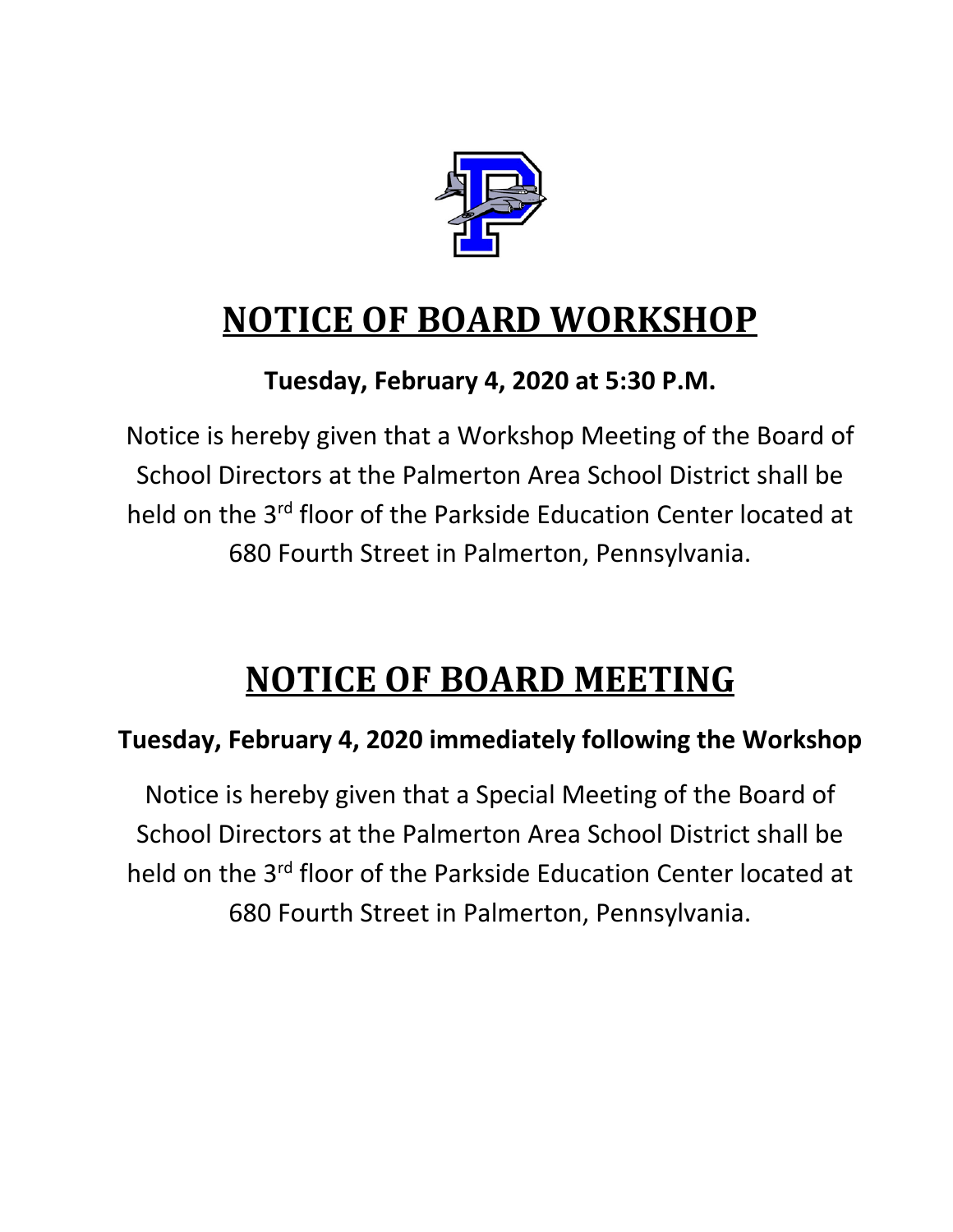## **Palmerton Area School District Board Workshop February 4th, 2020 – 5:30 PM**

- 1. Comprehensive Plan, Curriculum, and Technology
- 2. Building and Grounds
- 3. Policy
- 4. Preliminary Budget Presentation